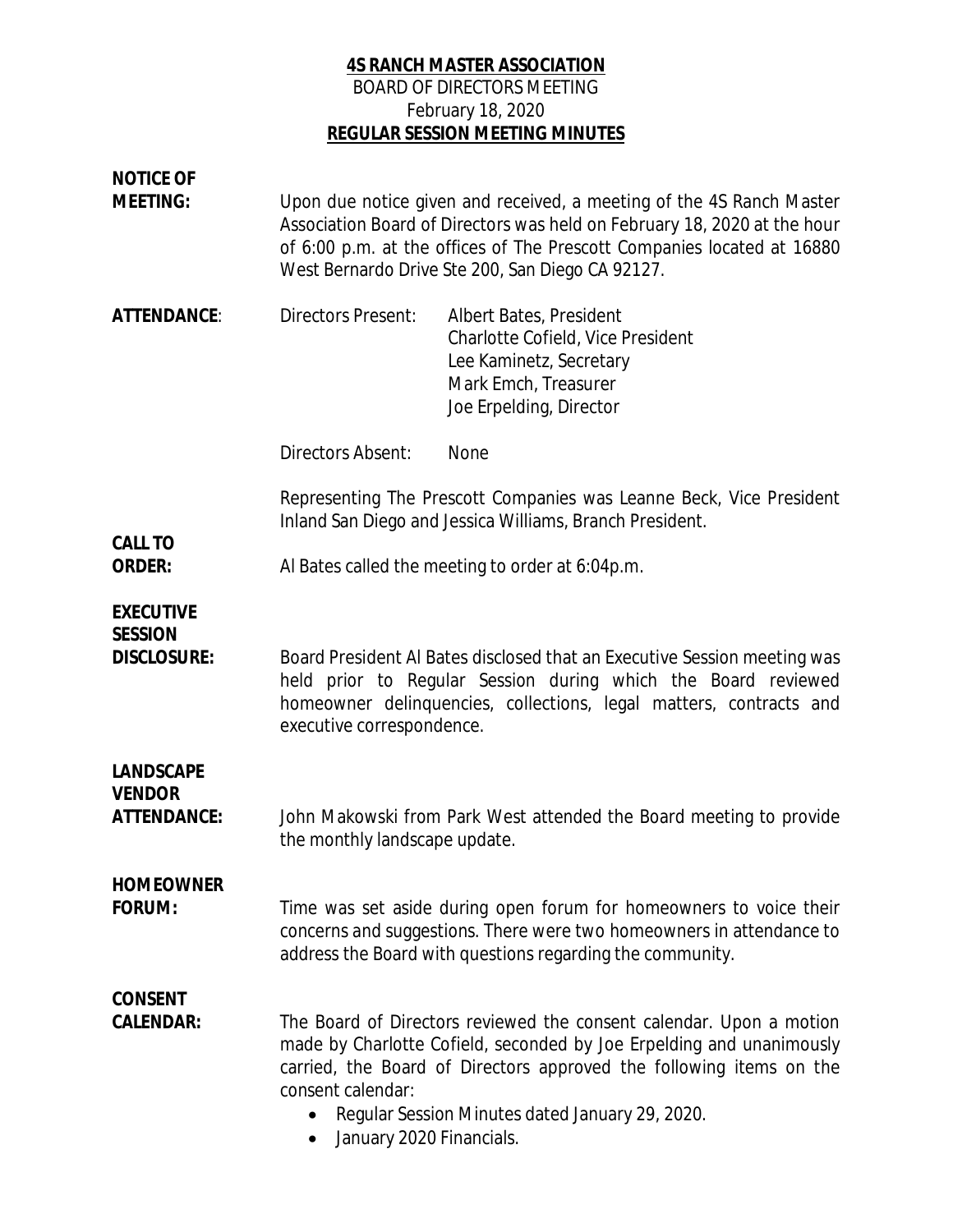- · Open Session Collection Resolution.
- · Committee Reports.
- Work Order Log.
- · Annual Calendar.

## **UNFINISHED**

BUSINESS: Irrigation Invoices: The Board of Directors reviewed the January irrigation invoice submitted by Park West, in the amount of \$7,322.00. Upon a motion made by Lee Kaminetz, seconded by Al Bates and unanimously carried, the Board of Directors approved the invoice as submitted.

> CC&R Changes/Capital Improvements: It was announced to the Board of Directors that two additional proposals from architects had been requested. No other action was taken.

> Investment Policy: The Board of Directors were provided with an update regarding interviewing City National Bank, Schwab and Morgan Stanley, as well as correspondence from each. Upon a motion made by Mark Emch, seconded by Lee Kaminetz and unanimously carried, the Board of Directors approved of staying with their current financial institution, Morgan Stanley, as well as the closing of the Union Bank reserve account with all funds to be deposited into the Morgan Stanley reserve account.

> Annual Tree Trimming Proposals: It was announced that the Board of Directors conducted interviews with two vendors to review proposals for the annual tree trimming. Upon a motion made by Al Bates, seconded by Mark Emch, with Charlotte Cofield opposed, the Board approved of contracting with Park West for tree trimming, at a cost not to exceed \$18,000 per month.

> Kaeser Field Shade Structure: The Board of Directors reviewed the revised agreement from legal counsel which has been provided to the 4S Ranch Little League for review and signature. This agreement will allow for the installation and removal of the temporary structure by the organization. Provided for the information of the Board. No action was taken.

**NEW**

| <b>BUSINESS:</b> | Investment Recommendations: The Board of Directors reviewed the       |  |  |
|------------------|-----------------------------------------------------------------------|--|--|
|                  | investment recommendations from Morgan Stanley as follows:            |  |  |
|                  | Reserves                                                              |  |  |
|                  | Maturing CD (\$200000): Rollover CD maturing on 3/16/2020 for 3 years |  |  |
|                  | (1.85%)                                                               |  |  |
|                  | Money Market: See previous recommendations                            |  |  |
|                  | Settlement                                                            |  |  |
|                  | Maturing CD (\$200000): Rollover CD maturing on 3/12/2020 for 1 years |  |  |
|                  | (1.65%)                                                               |  |  |
|                  | Money Market: No Action needed at this time.                          |  |  |